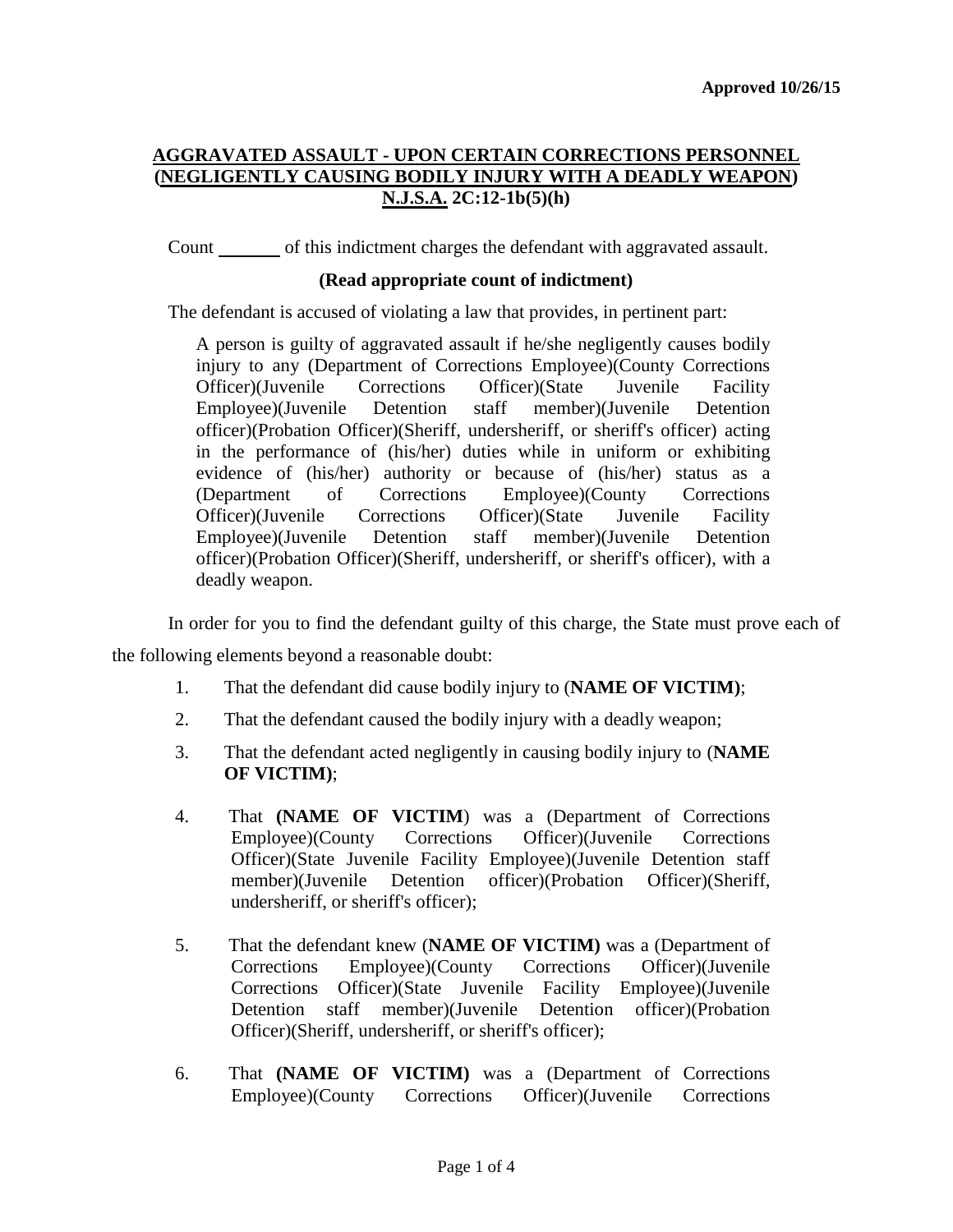#### **AGGRAVATED ASSAULT - UPON CERTAIN CORRECTIONS PERSONNEL (Negligently Causing Bodily Injury With A Deadly Weapon) N.J.S.A. 2C:12-1b(5)(h)**

Officer)(State Juvenile Facility Employee)(Juvenile Detention staff member)(Juvenile Detention officer)(Probation Officer)(Sheriff, undersheriff, or sheriff's officer) acting in the performance of (his/her) duties or while in uniform or exhibiting evidence of (his/her) authority

**-or-**

That the defendant acted because the **(NAME OF VICTIM)** was a (Department of Corrections Employee)(County Corrections Officer)(Juvenile Corrections Officer)(State Juvenile Facility Employee)(Juvenile Detention staff member)(Juvenile Detention officer)(Probation Officer)(Sheriff, undersheriff, or sheriff's officer);

The first element that the State must prove beyond a reasonable doubt is that the defendant caused bodily injury to another.

Bodily injury is defined as physical pain, illness or any impairment of the physical  $\text{condition}$ <sup>1</sup>

The second element that the State must prove beyond a reasonable doubt is that the defendant caused the bodily injury by use of a deadly weapon.

A deadly weapon is any firearm or other weapon, device, instrument, material or substance, whether animate or inanimate, which in the manner it is used or is intended to be used is known to be capable of producing death or serious bodily injury. Serious bodily injury means bodily injury that creates a substantial risk of death or that causes serious permanent disfigurement, or protracted loss or impairment of the function of any bodily member or organ.

Causation has a special meaning under the law. To establish causation, the State must prove, beyond a reasonable doubt, the following:

First, that but for the defendant's conduct, (**NAME OF VICTIM)** would not have sustained bodily injury.

Second, that the bodily injury sustained by (**NAME OF VICTIM)** was within the risk of which the defendant should have been aware. If not, it must involve the same kind of injury or harm as the probable result, and must also not be too remote, too accidental in its occurrence or too dependent on another's volitional act to have a just bearing on the defendant's liability or on the gravity of his/her offense. In other words, the State must prove beyond a reasonable doubt that the bodily injury sustained by (**NAME OF VICTIM)** was not so unexpected or unusual that

 $\mathbf{1}$  $N.J.S.A. 2C:11-1(a).$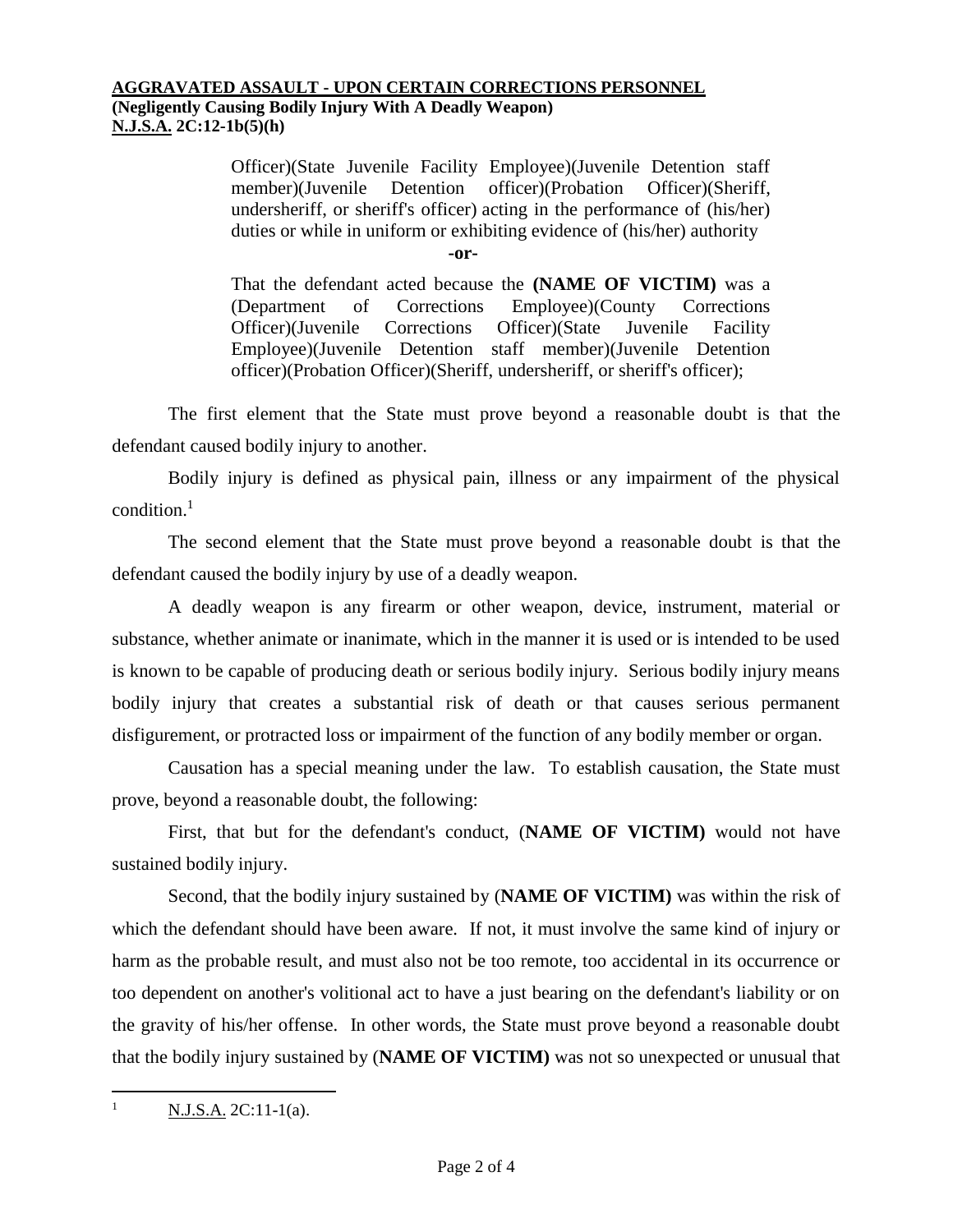#### **AGGRAVATED ASSAULT - UPON CERTAIN CORRECTIONS PERSONNEL (Negligently Causing Bodily Injury With A Deadly Weapon) N.J.S.A. 2C:12-1b(5)(h)**

it would be unjust to find the defendant guilty of a simple assault.

The third element that the State must prove beyond a reasonable doubt is that the defendant acted negligently in causing bodily injury to (**NAME OF VICTIM)**.

A person acts negligently when he/she should be aware of a substantial and unjustifiable risk (of causing bodily injury). The risk must be of such a nature and degree that defendant's failure to perceive it, considering the nature and purpose of his/her conduct and the circumstances known to him/her, involves a gross deviation from the standard of care that a reasonable person would observe in the same situation.<sup>2</sup> In other words, for you to find that defendant acted negligently, you must be satisfied beyond a reasonable doubt that defendant should have been aware of a substantial and unjustifiable risk that his/her conduct would cause bodily injury to (**NAME OF VICTIM)**.

## **[CHARGE WHERE APPROPRIATE]**

### **[When the actual victim was one other than the intended victim, add:**

It is immaterial that (name the victim) was or was not the intended victim.]<sup>3</sup>

## **[CHARGE IN ALL CASES]**

You should understand that negligence is a condition of the mind. It cannot be seen. It can only be determined by inferences from conduct, words or acts. Therefore, it is not necessary for the State to produce witnesses to testify that defendant stated, for example, that he/she acted negligently when he/she did a particular thing. It is within your power to find that proof of negligence has been furnished beyond a reasonable doubt by inference which may arise from the nature of the acts and the surrounding circumstances. The place where the acts occurred and all that was done or said by defendant preceding, connected with, and immediately succeeding the events in question are among the circumstances to be considered.

The fourth element that the State must prove beyond a reasonable doubt is that (**NAME OF VICTIM)** was a (Department of Corrections Employee)(County Corrections Officer)(Juvenile Corrections Officer)(State Juvenile Facility Employee)(Juvenile Detention staff member)(Juvenile Detention officer)(Probation Officer)(Sheriff, undersheriff, or sheriff's officer).

 $\overline{a}$ 

 $\frac{2}{3}$  See N.J.S.A. 2C:2-2(b)(4).

N.J.S.A. 2C:2-3(d).